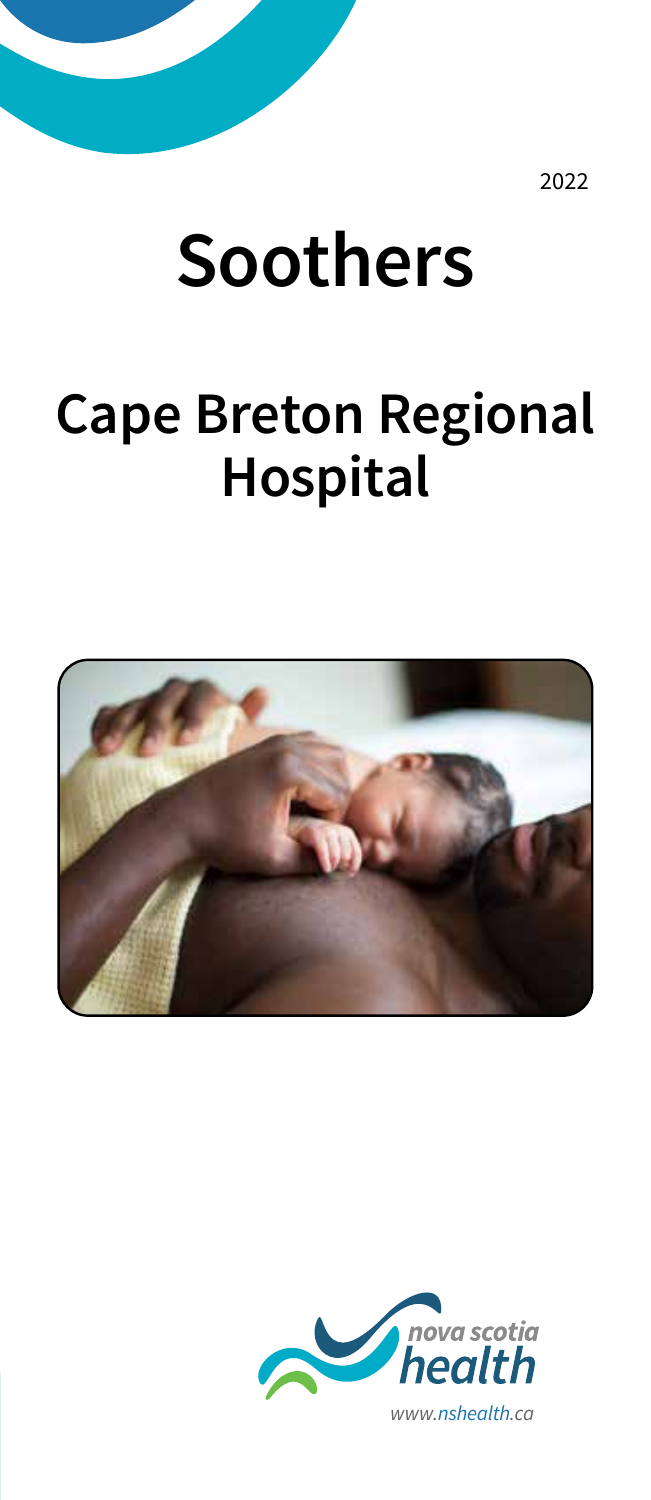Studies suggest that using a soother (also called a pacifier) during the first year of a baby's life lowers the risk of sudden infant death syndrome (SIDS).

If your baby seems to want to suck between feedings, a soother can help. **A soother should never be used instead of feeding or without the comfort and cuddling of a parent.**

For babies born preterm or who are not well, it is important to talk to your health care provider or lactation consultant about how and when to use a soother.

For the health, growth, and development of your baby, breastfeeding is recommended for the first 6 months. Then, safe, solid foods with breastfeeding can be added, up to 2 years or longer.

#### **Soothers can interfere with breastfeeding**

- Using a soother causes your baby to suck at the breast less, which can lower your milk supply. The more your baby breastfeeds, the more milk your body will make.
- If a soother is used when your baby is hungry, they may not get enough of the nutrients they need for healthy growth and development.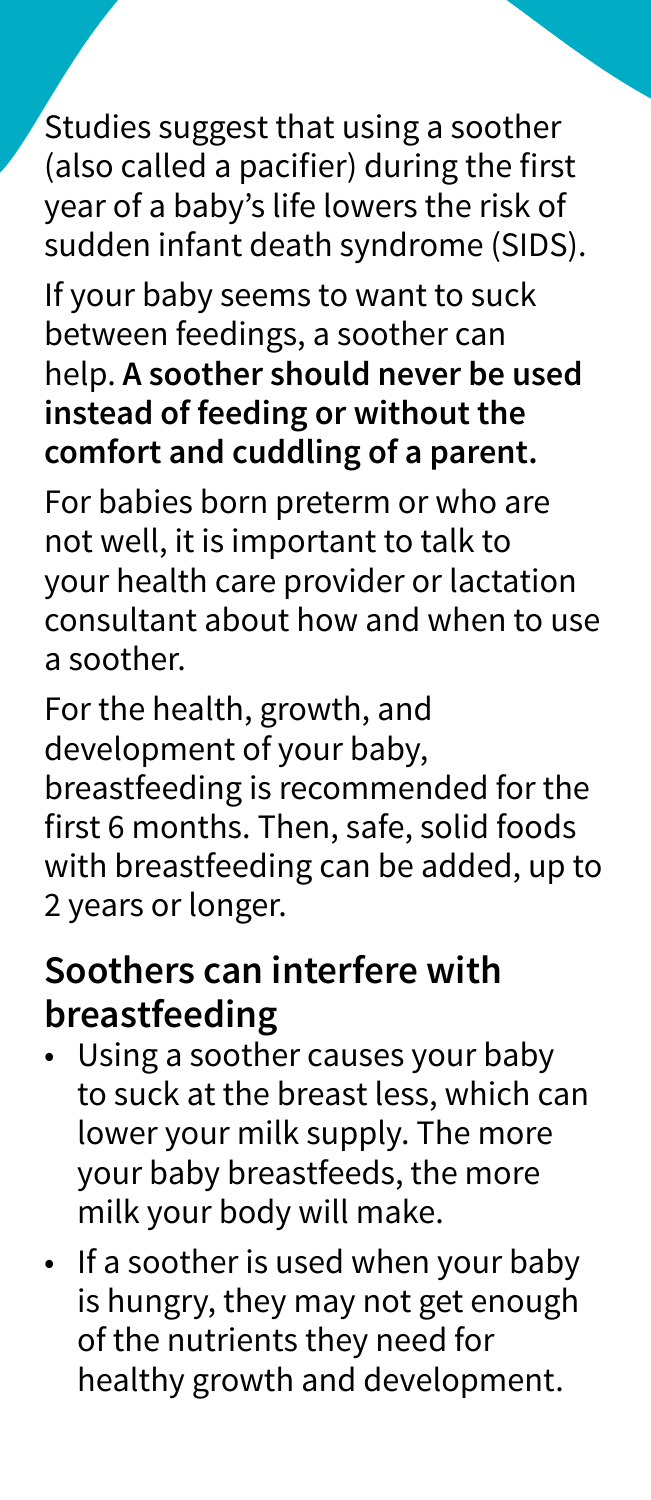If a soother is used too often, your baby may start to prefer the soother and refuse to breastfeed.

**If using a soother interferes with exclusive (fed breast milk only) breastfeeding, it can make the lactation amenorrhea method (LAM) of contraception not work. Talk to your primary health care provider about this, and if LAM is right for you.** 

#### **Other risks**

- If a soother is not cleaned properly, it can carry germs that can make your baby sick.
- An old or worn-out soother can lose pieces or fall apart while your baby is using it. This can cause your baby to choke.
- Using a soother can cause a higher risk of ear infections and dental problems.
- It may also cause your baby's mouth muscles to not work properly.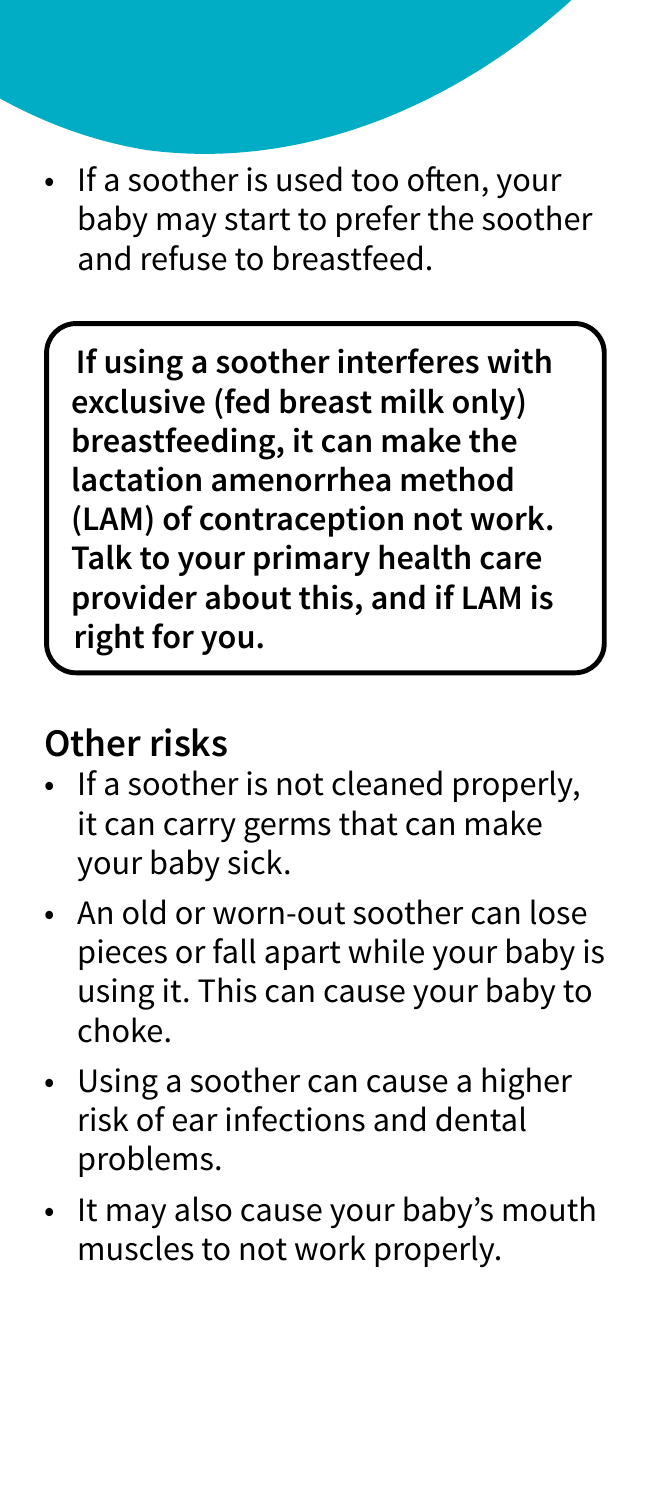#### **Before offering your baby a soother:**

- Try to breastfeed first.
- Hold your baby (all ages) skin-to-skin against your chest.
- Watch for cues (signs) they are hungry or tired. Offer them the breast or put them down for a nap.
- Check to see if they are too warm or cold.
- Hold, carry, or walk with them.
- Offer a clean finger for them to suck.
- Check to see if they need a diaper change.

### **If you decide to use a soother:**

- Wait until your baby is breastfeeding well and your milk supply is established (around 4 to 6 weeks) before offering a soother. If you would like to use a soother sooner, talk to your primary health care provider.
- Always make sure your baby is not hungry, tired, or cold before giving them a soother.
- Avoid using a soother to delay your baby's feedings.

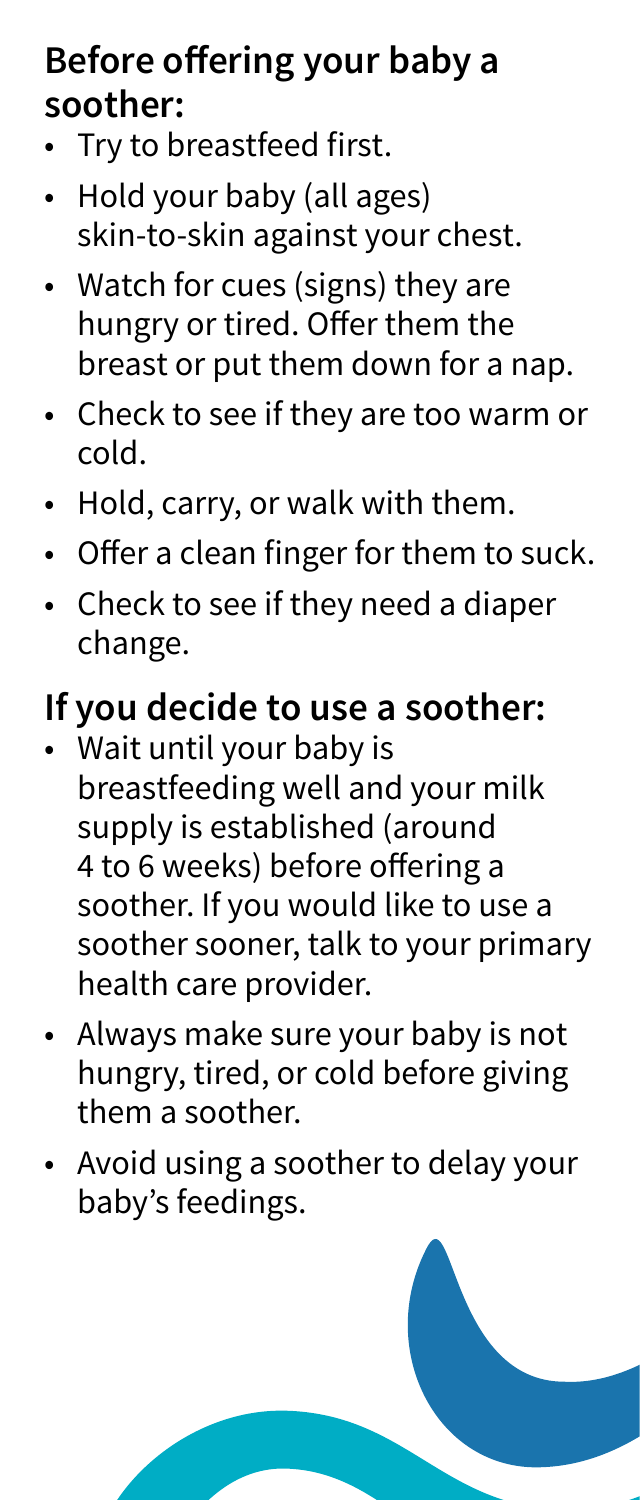- Always follow your baby's feeding cues, like:
	- › opening their mouth and/or moving their mouth more, licking.
	- $\rightarrow$  bringing their hands to their mouth and/or sucking on their hands.
	- › rooting (turning their head towards you or your breasts). This reflex can be triggered by gently touching the corner of your baby's mouth.
- **Do not dip a soother in anything sweet.** This can lead to tooth decay. Using honey can cause food poisoning (botulism).

#### **How to care for your baby's soother**

- Sterilize (clean) the soother by boiling it in water for 2 minutes before using it for the first time. **Let it cool completely before giving**  it to your baby. After each use, or if it is dropped on the ground or floor, wash it with hot, soapy water.
- Always make sure the soother is not damaged or cracked before giving it to your baby. Throw it out if it is damaged.